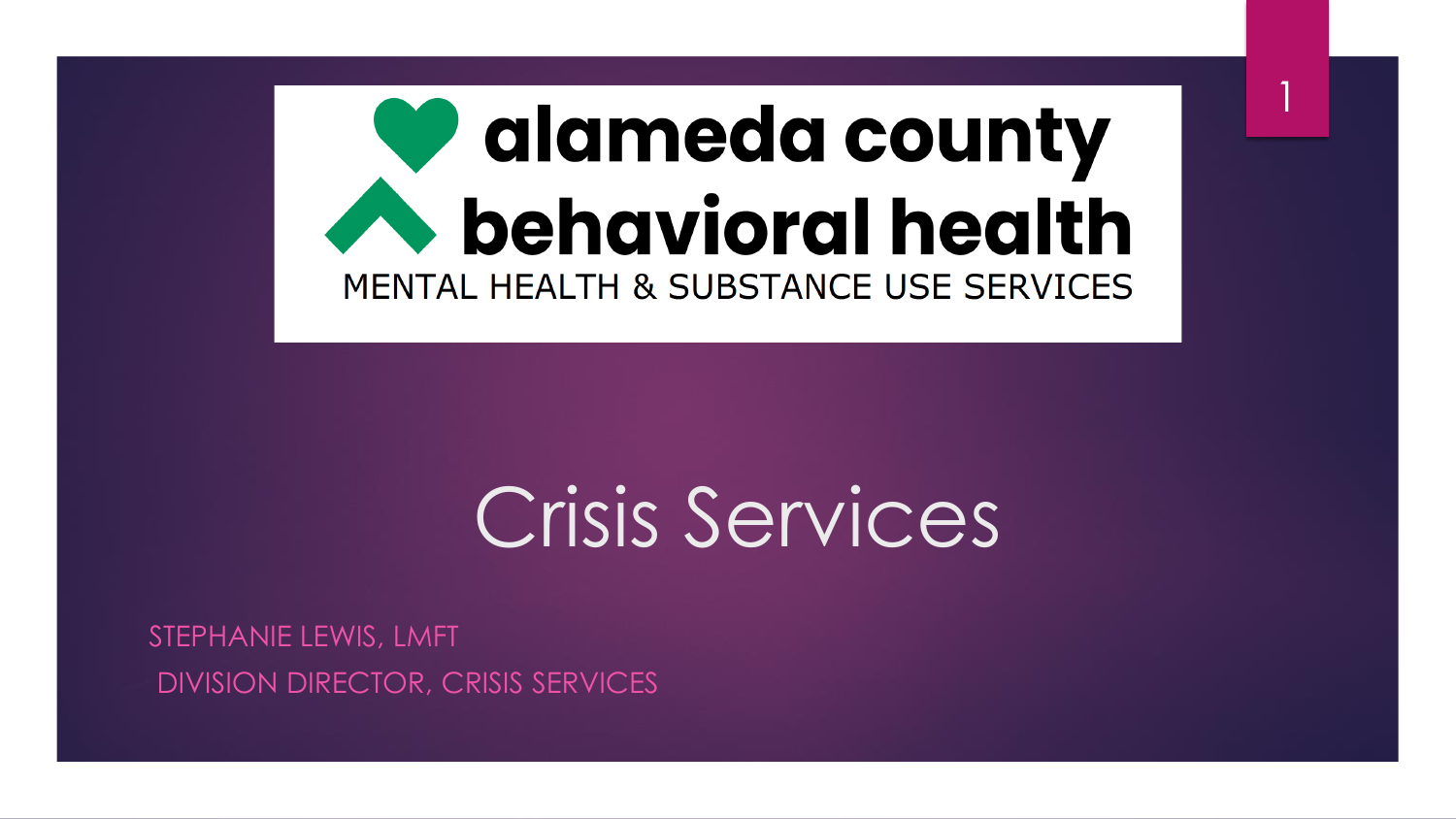## Mobile Crisis Teams

licensed clinicians providing mental health crisis intervention to children & adults throughout Alameda County

#### Clinicians

Mobile Crisis Team (MCT)

**Countywide** 

- Crisis intervention
- 5150/5585 assessment
- **Diversion**
- Referral to a wide range of mental health & SUD services
- Currently: Mon-Fri 10am-8pm
- Dispatched via 911 or by calling (510) 891-5600
	- Planned expansion to 7 days a week soon!

### Clinician & Officer

Mobile Evaluation Team (MET) **Oakland** 

- Crisis intervention
- 5150/5585 assessment
- **Diversion**
- Referral to a wide range of mental health & SUD services
- Currently: Mon-Thurs 8am-3pm
- Dispatched via 911 or by calling (510) 891-5600
	- Planned expansion 7 days a week soon!

### Clinician & EMT

Community Assessment & Transport Teams (CATT)

- Oakland, San Leandro, Hayward
	- \*Later in Fremont
- Crisis intervention
- 5150/5585 assessment
- **Diversion**
- Referral **& transportation** to a wide range of mental health &SUD services
- **Starting late July 2020, 7 days a week 7am-11pm !**
- **Dispatched via 911**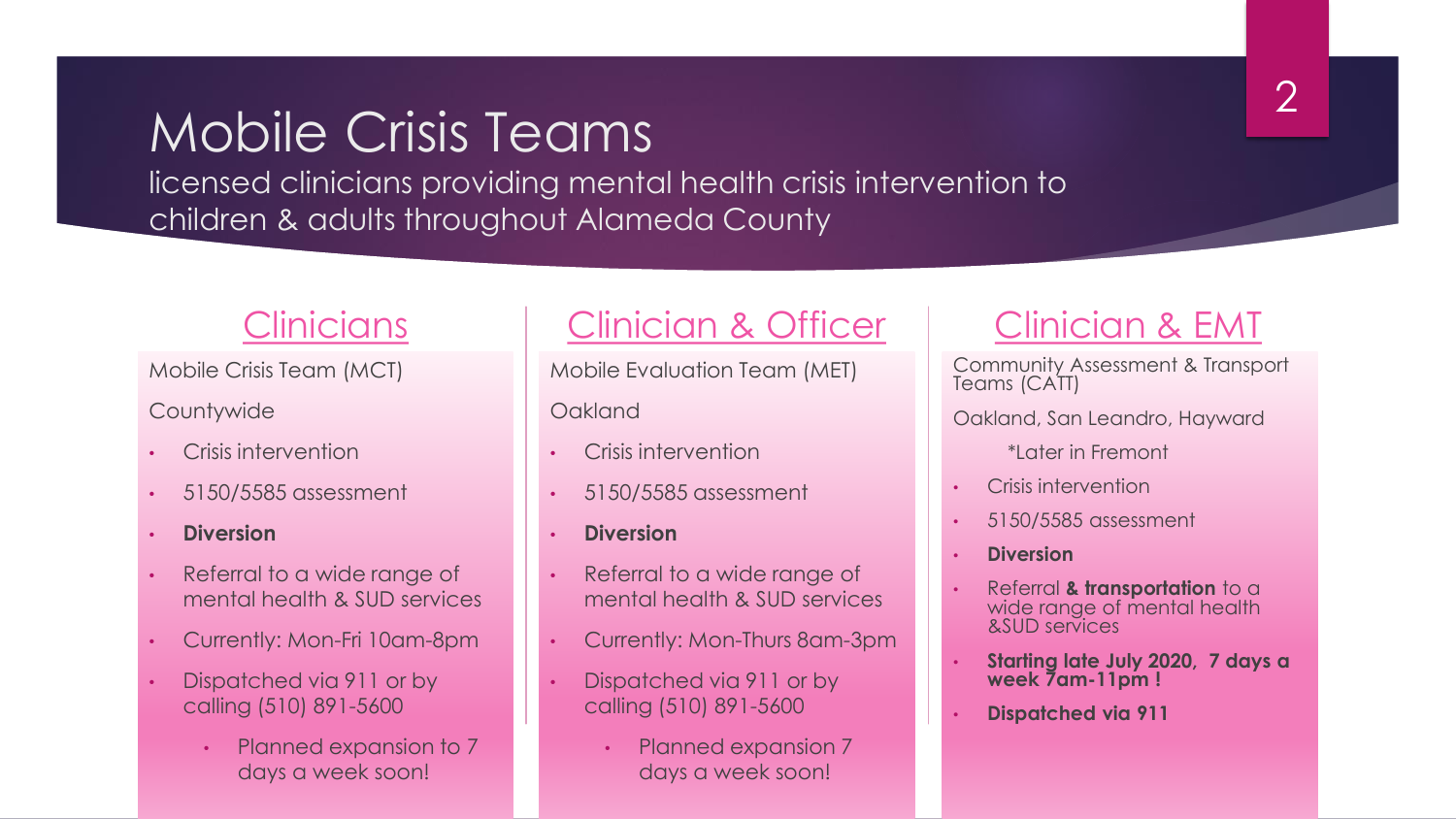### Outreach and Engagement Teams

Staffed primarily by peers and others with lived experience

### Community Connections

Field outreach specifically for homeless individuals.

#### Linkage to

- homeless programs
- mental health services primary care, substance use treatment, and other social services.

Care Coordination

#### Familiar Faces

Phone and field outreach specifically for individuals with frequent contact with crisis mental health services. Many have low participation in voluntary services.

- Engagement in ongoing mental health services
- Care coordination
- Information and referral

### Post Crisis Follow-Up\Crisis **Connect**

Telephonic outreach to individuals 24- 48hrs after contact with mobile crisis teams or psychiatric emergency services, (PES) at John George Psychiatric Hospital.

- Prevent subsequent crisis
- Encourage follow up care
- Linkage, crisis assessment, care coordination
	- (follow-up at Willow Rock and Children's Hosp Oakland planned)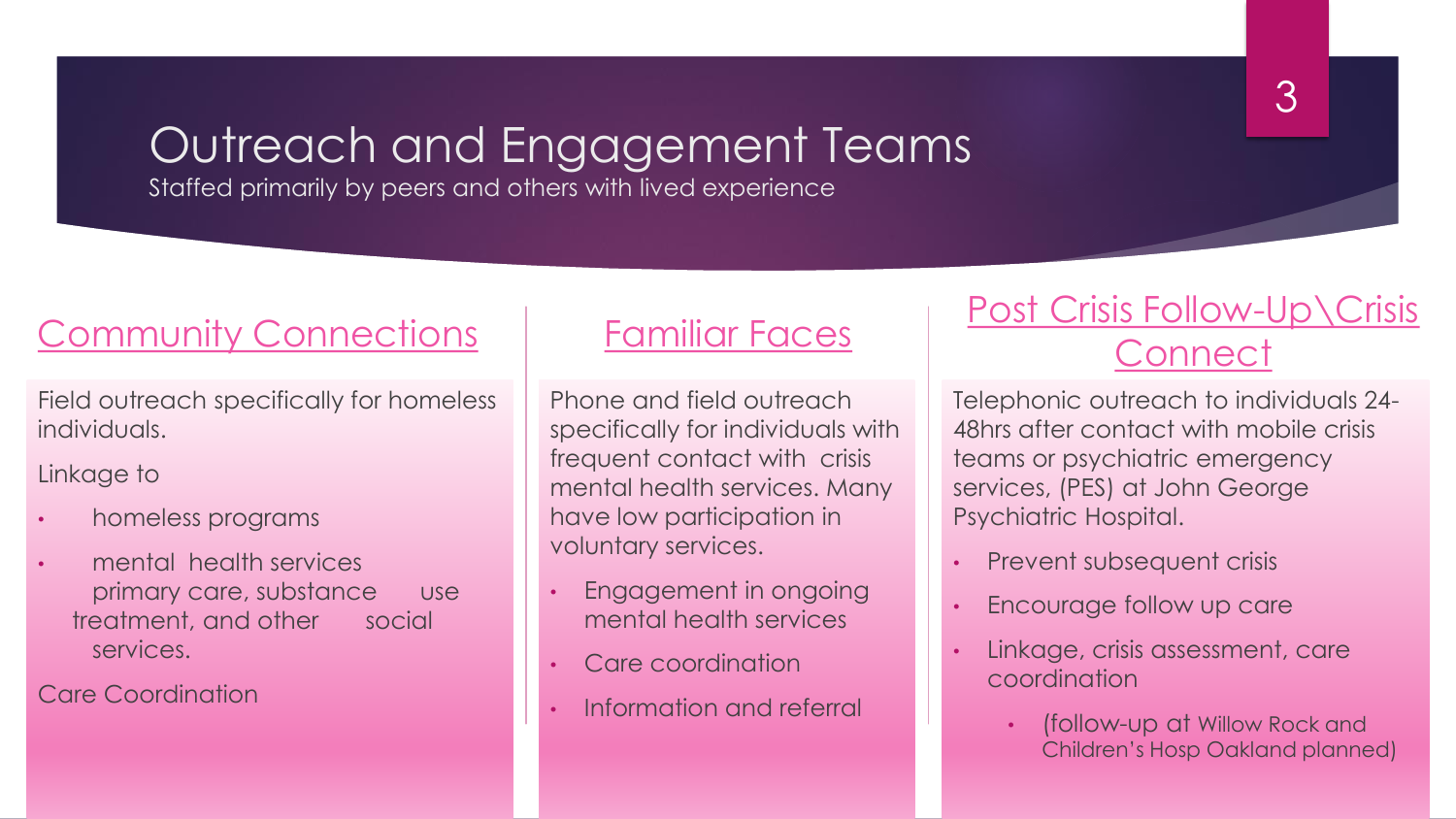How to contact ACBH Crisis Services to consult, request mobile crisis or outreach team?

Call us directly at **(510) 891-5600 and ask for an on duty clinician** who will determine the most appropriate team to respond.

#### **Currently: Mon-Fri 8am-5pm, after hours call ACCESS (800) 491-9099**

\*Many calls are generated by law enforcement; we also receive referrals from individuals/community, other service providers, etc.



4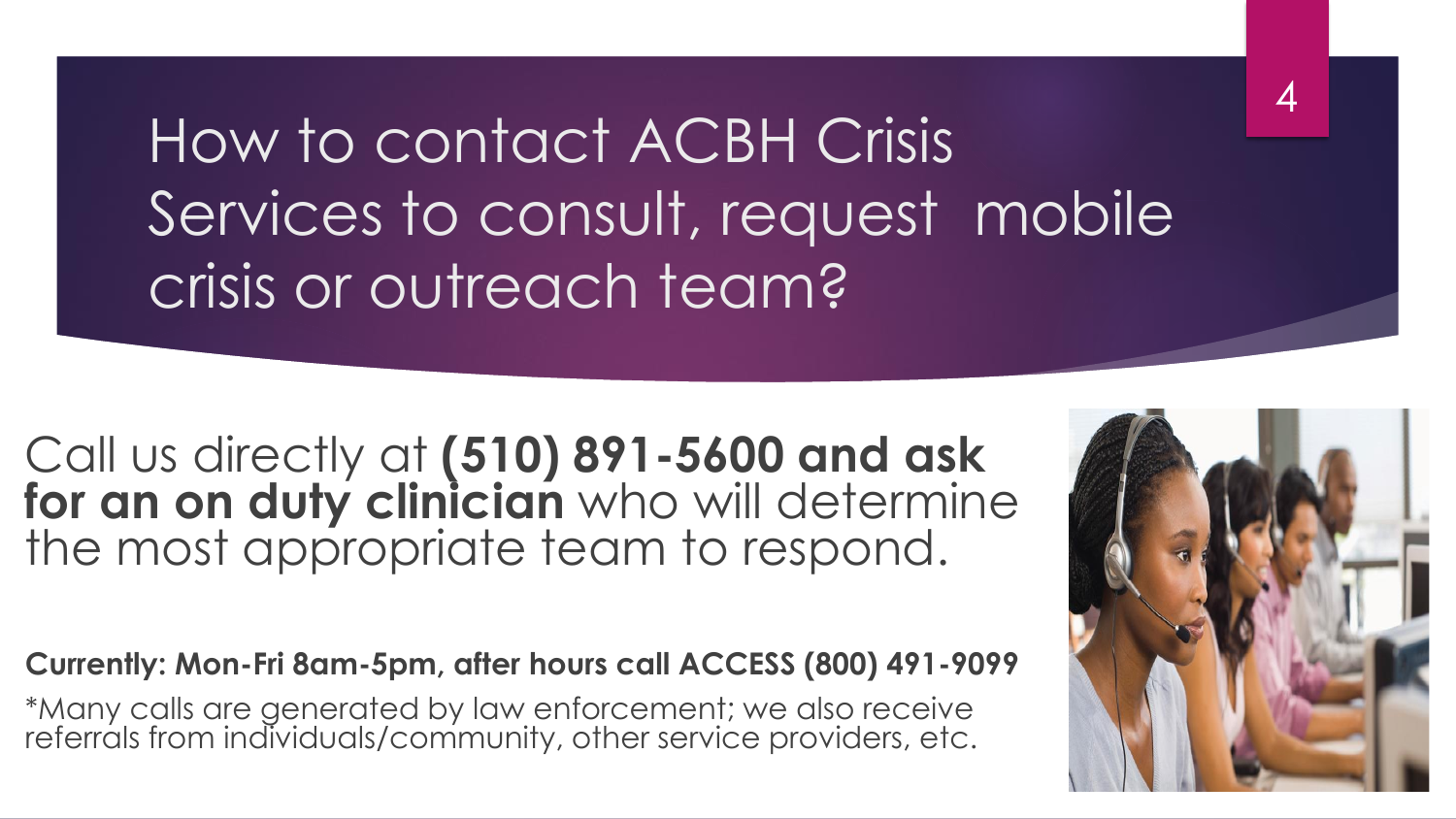## Crisis Services Response Times

Mobile teams will respond on day of referral.



- ▶ Post Crisis Follow-Up Team will attempt contact 24-48hrs after a crisis event.
	- ▶ At least 3 attempts
	- Will refer to other crisis services for field follow-up as needed.
- ▶ Other outreach teams will attempt engagement same day or as soon as possible.
	- **They will continue as long as 1** appropriate and/or until individual is connected to services.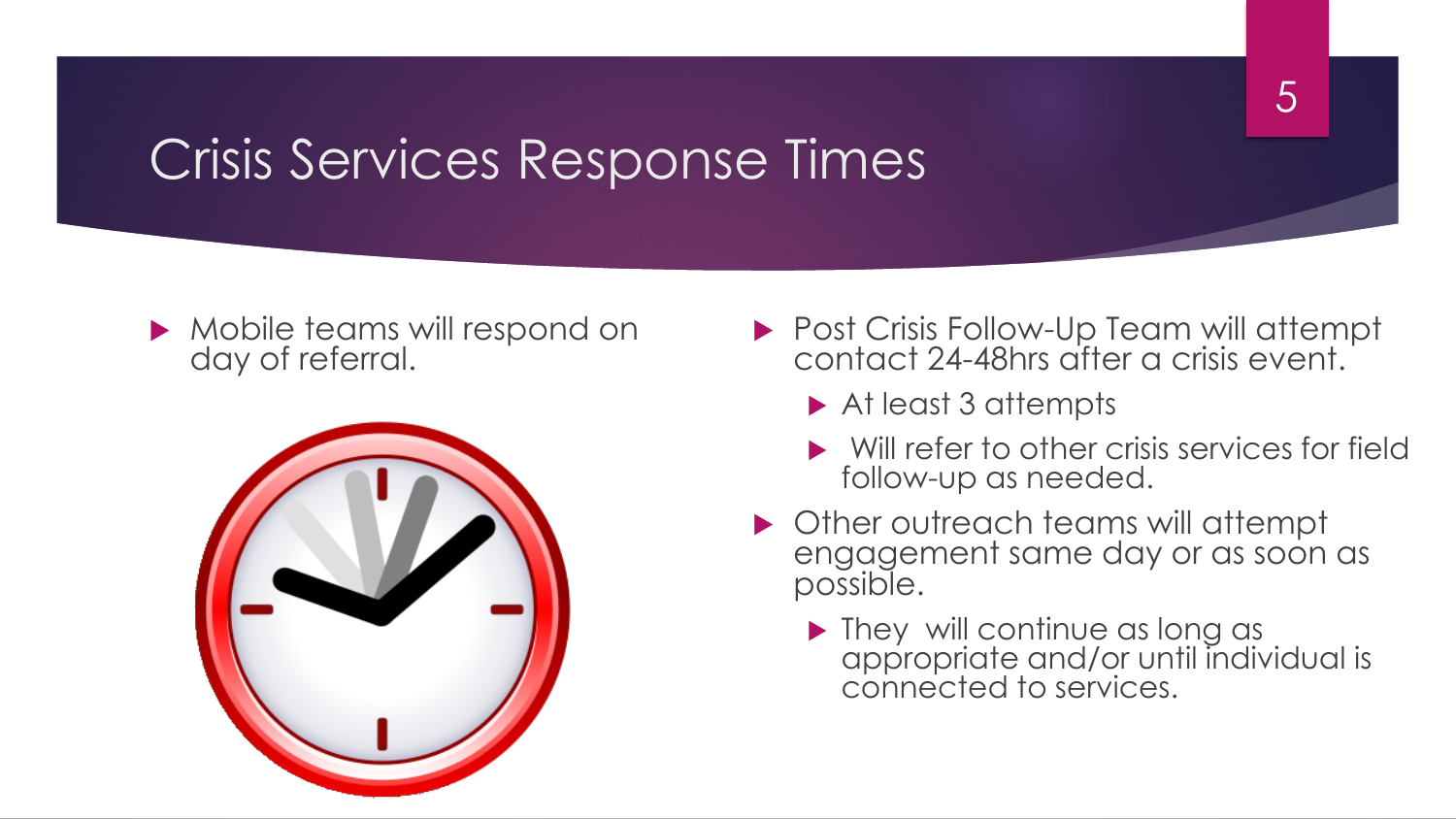There are situations that require law enforcement and/or paramedics.

Call 911 for mental health **emergencies involving imminent danger to self or others.**

#### **Request a "CIT officer"**

(an officer who has had **C**risis **I**ntervention **T**raining)

#### **Provide as many relevant details as possible:**

- What's happening now? Any history with law enforcement?
- History of hospitalizations? Symptoms such as paranoia, or hallucinations, depression, etc.

Have **AB 1424 Form** ready for officers when they arrive.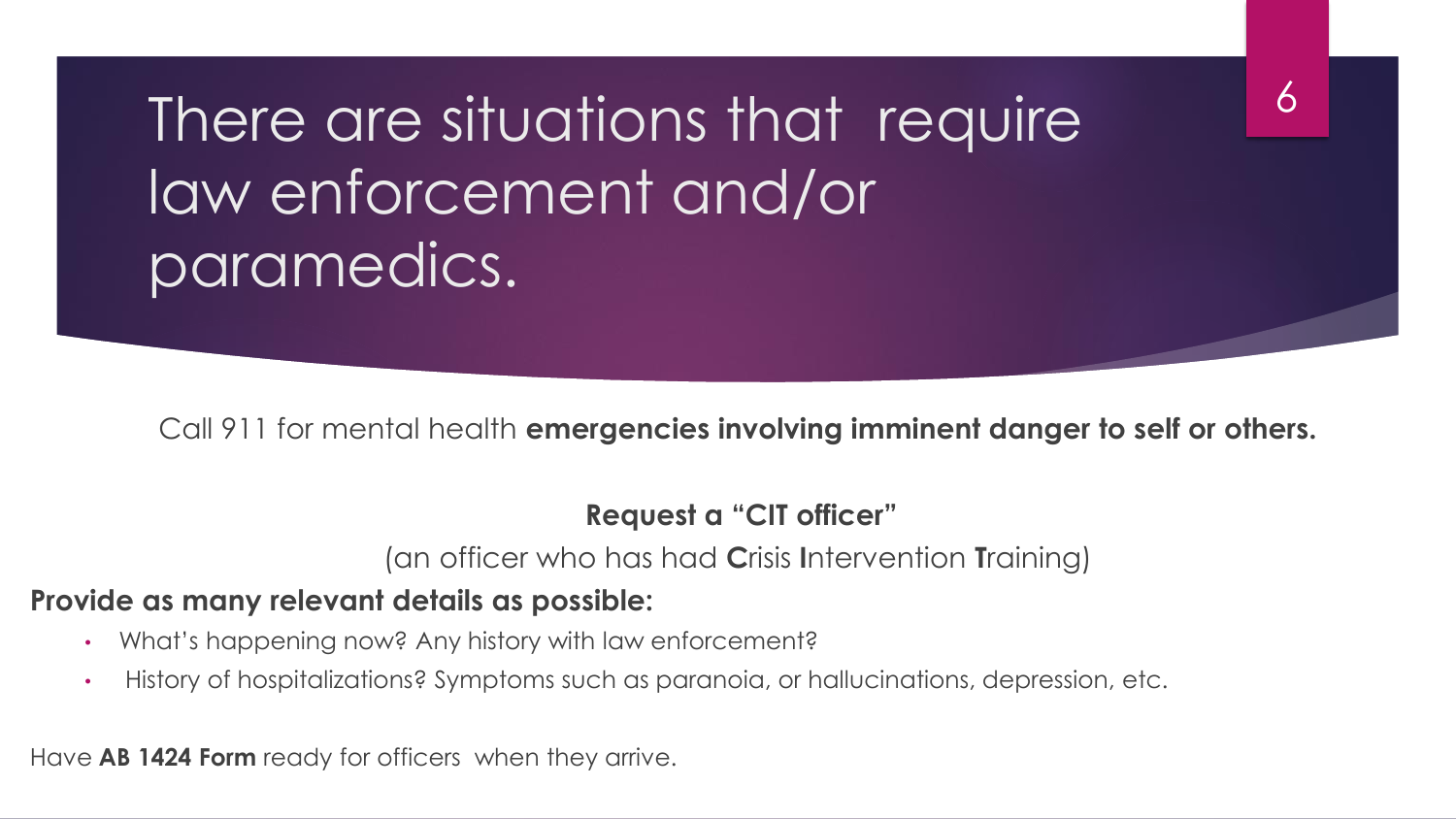Information and Assessment for ACBH System Wide Services

### ACCESS PROGRAM **1-800-491-9099**

## Substance Use Access & Referral Helpline **1-844-682-7215**

\*ACCESS works closely with Crisis Services and will refer directly to us if needed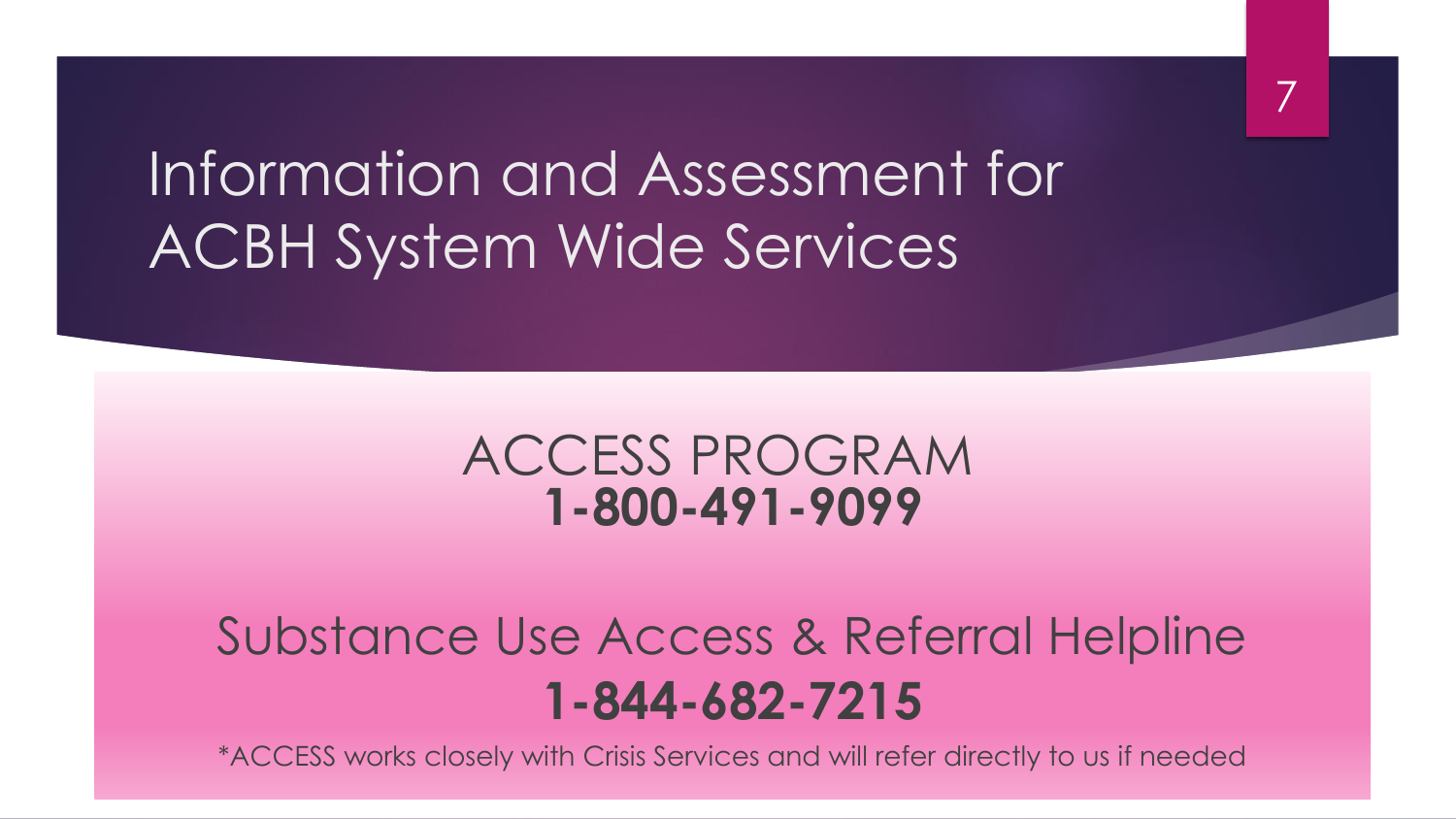The **ACCESS** Program is the system wide point of contact for information, screening and referrals for mental health services for Alameda County residents who have or are eligible for Medi-Cal or indigent, (no insurance).

**ACCESS** is a telephone service staffed from 8:30-5:00 Mon-Fri by licensed mental health clinicians and administrative support for both general behavioral health questions and determining eligibility for a range of outpatient services.

After hours calls are answered by **Crisis Support Services**

\*ACCESS & Crisis Support Services work closely with Crisis Services and can refer directly to us if needed.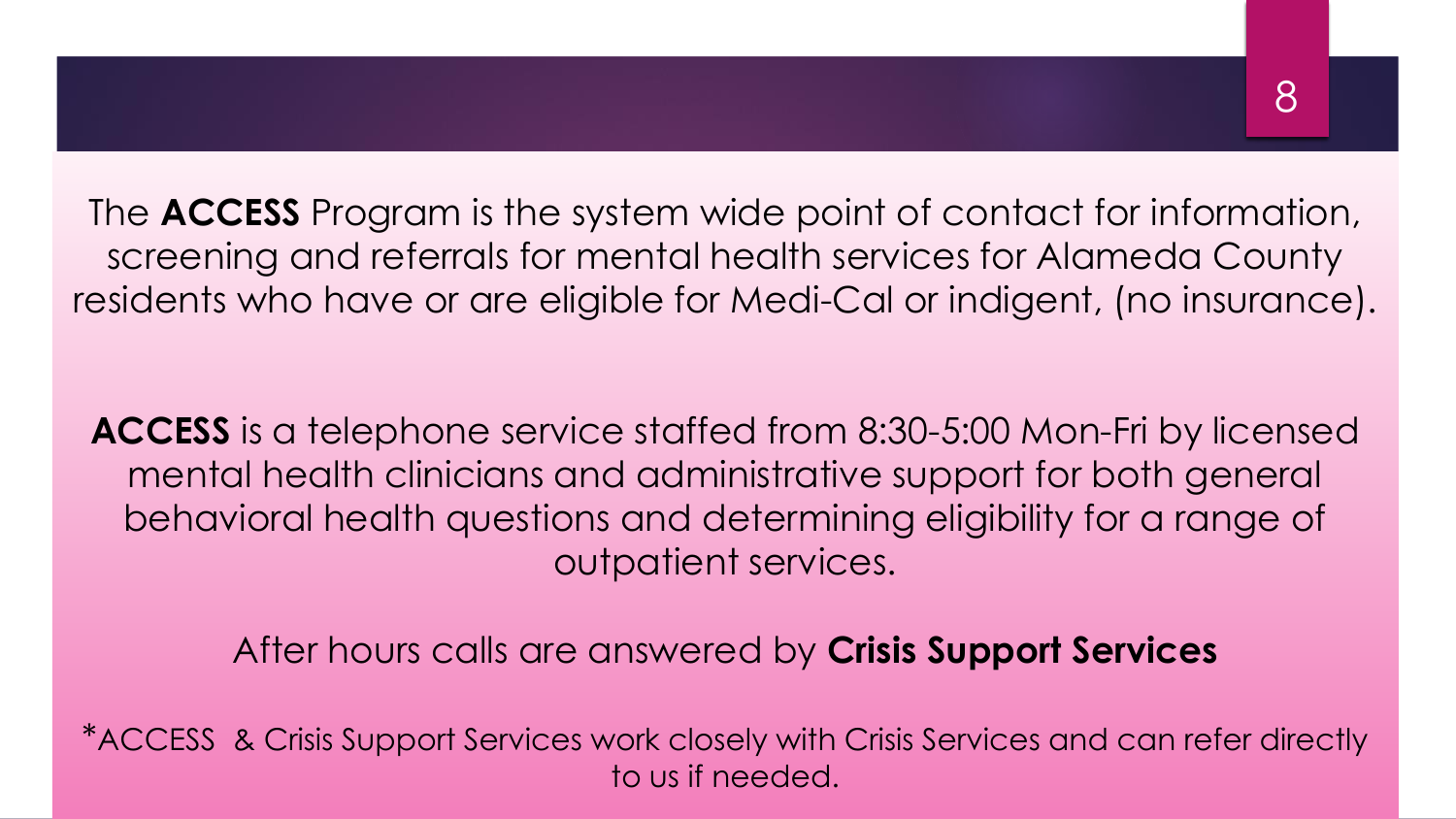### Same Day Urgent Medication Clinics (for adults)

### **Oakland Community Support**

7200 Bancroft Ave, **Oakland** 

(510)777-3800

\*Mon-Fri 8:30am-3:00pm

**Tri-City Community Support Center** 

> 39155 Liberty St, #G710, Fremont

(510)795-2434

\*Wed & Fri 1:00pm-5:00pm

#### **Valley Mental Health Services**

3730 Hopyard, **Pleasanton** 

(925)551-6851

\*Mon-Fri 8:30-5pm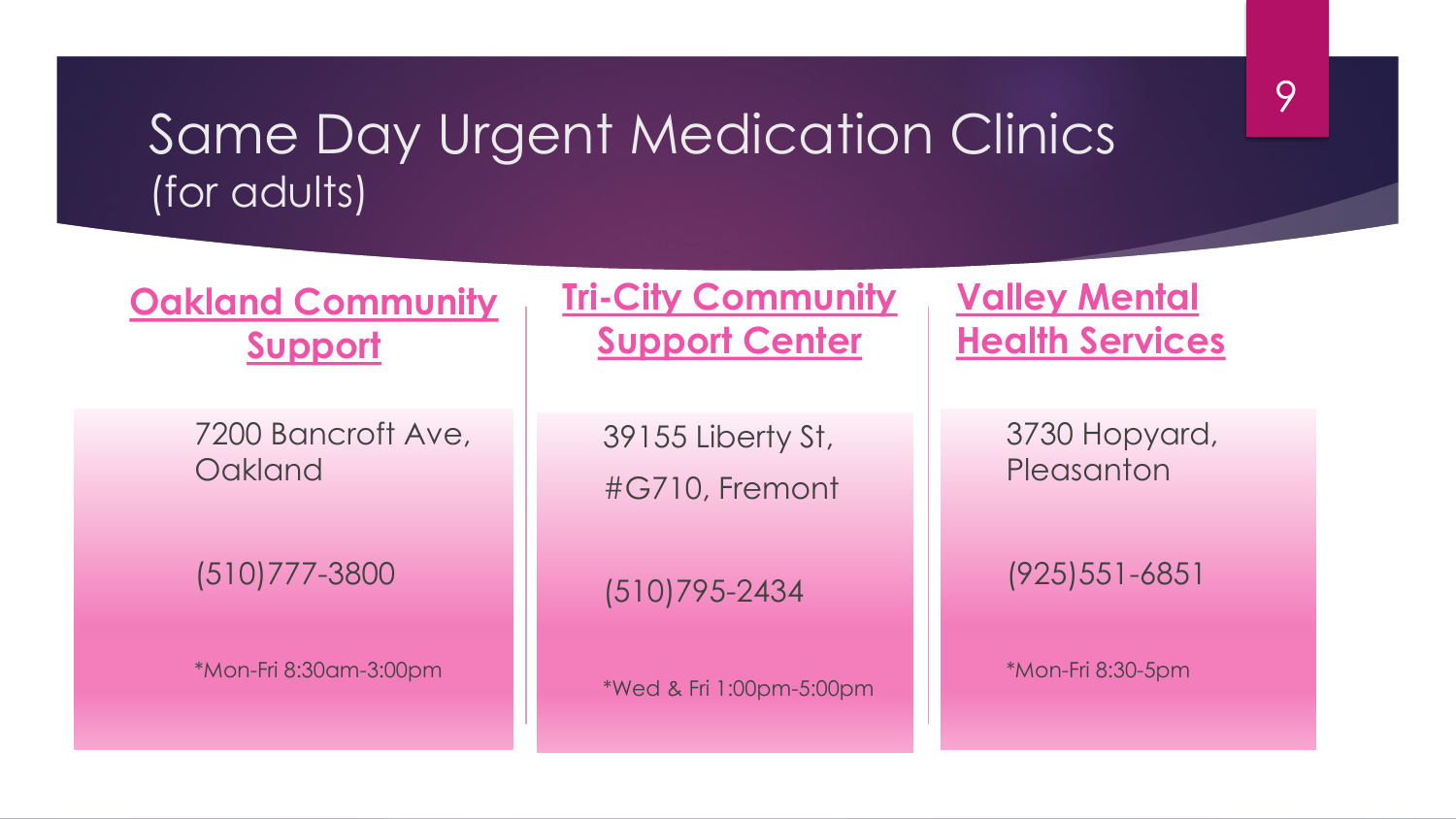### Crisis Residential Treatment alternatives to psychiatric hospitalization

#### **Jay Mahler Recovery Center (CRT)**

15430 Foothill Blvd, San Leandro, CA 94578, (510)357-3562

#### **Woodroe Place (CRT)**

22505 Woodroe Ave, Hayward, CA 94541, (510)613-0330

### **Amber House CRT & Crisis Stabilization Unit, (CSU)** 516 31st St. Oakland, 94609 (510) 379-4179

\*

\* Call ahead, services are voluntary, participants can stay up to two weeks in a CRT, 23hrs in a CSU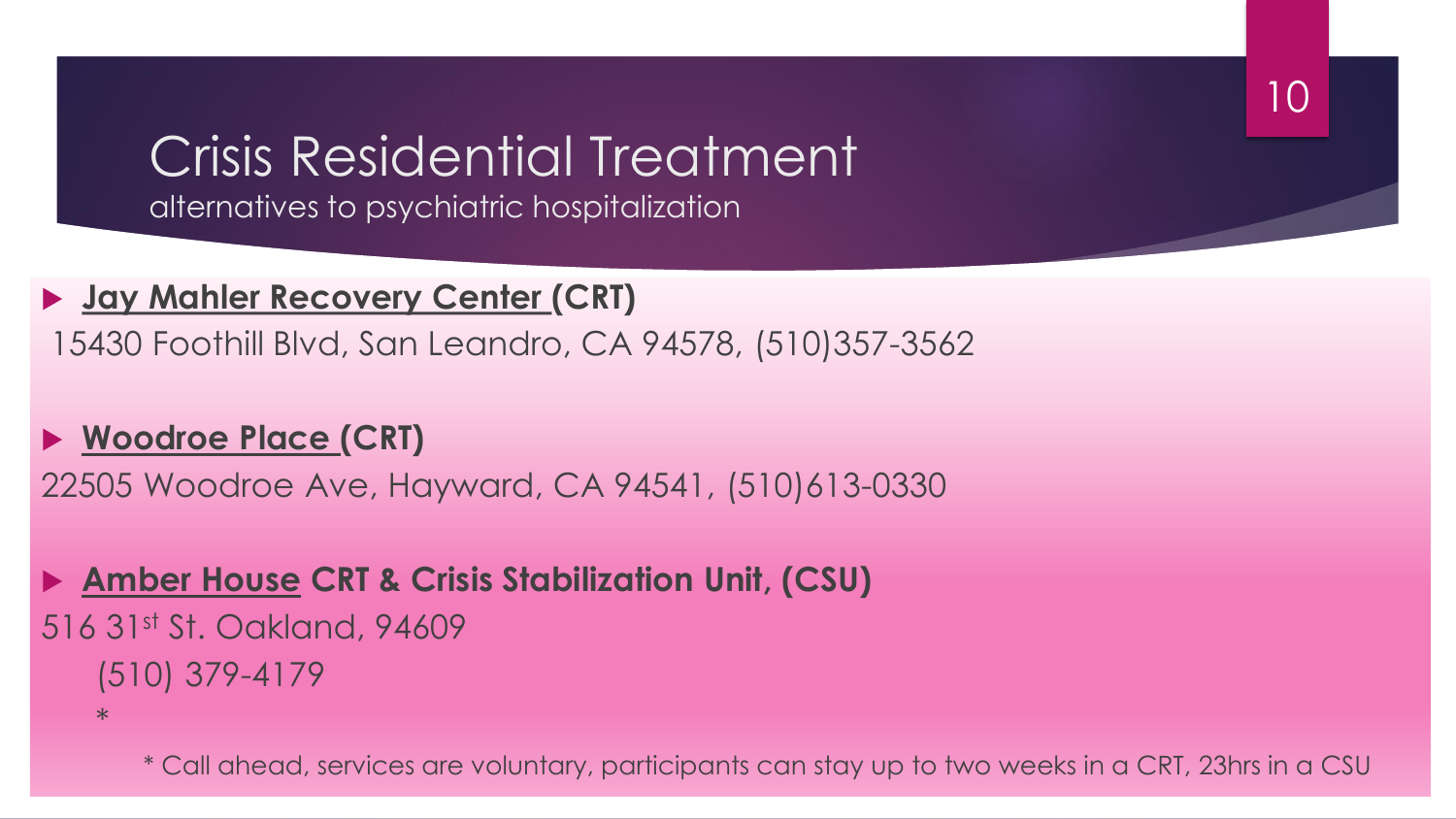## More Crisis Resources

 Crisis Support Services (24hr crisis line) : (800)309-2131 ▶ Crisis Support Services (text line) : text "safe" to 20121 \*4pm-11pm 7days a week

11

- ▶ Nationwide Hotline : (800) 273-TALK (273-8255)
- City of Berkeley Adult and Crisis Services (510)981-5290 \*Berkeley and Albany only

\*Berkeley Mobile Crisis : (510)981-5254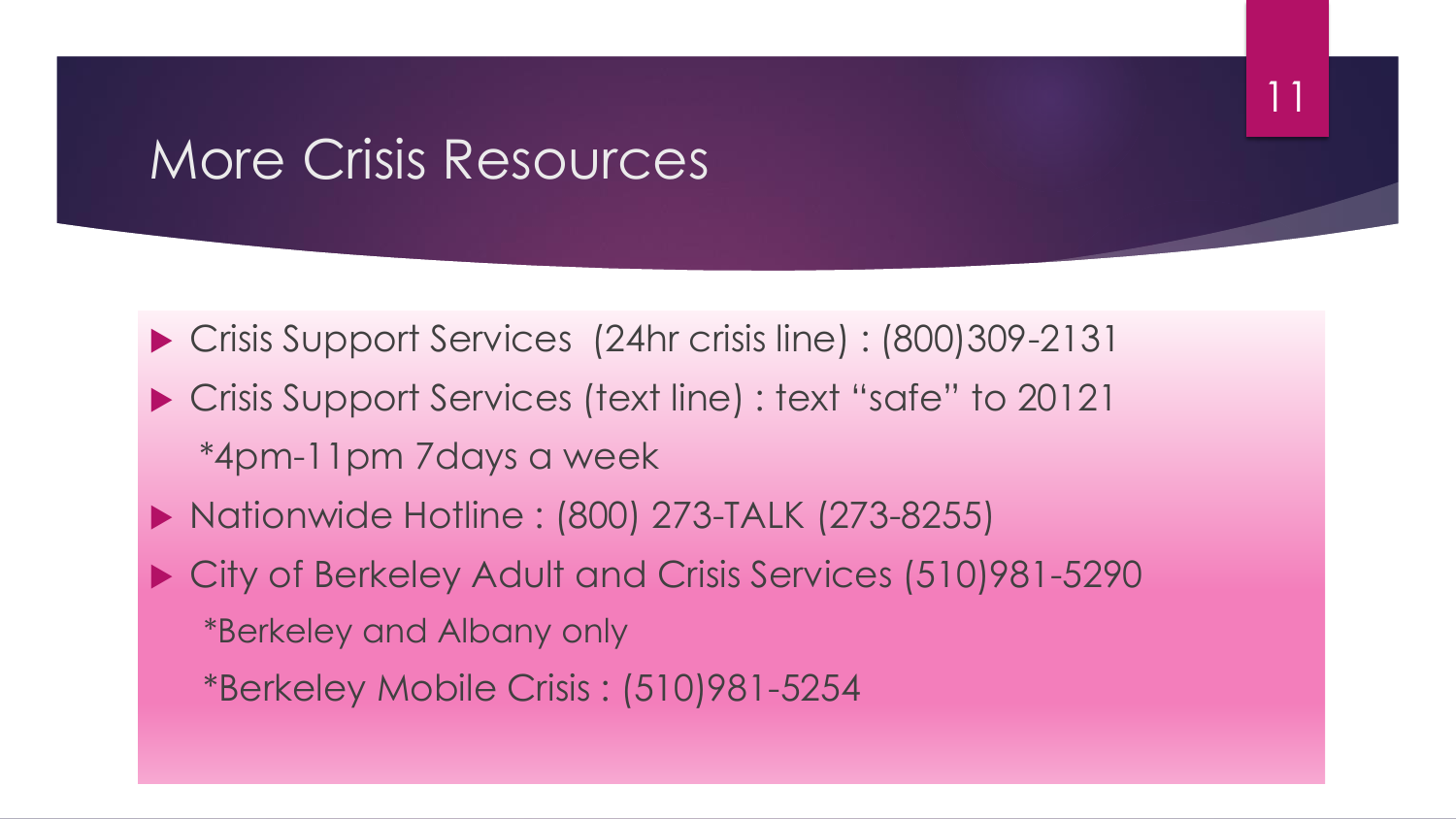## Crisis Resources : Language Specialty



```
 Spanish: (510)881-5921 (Hayward)
```

```
 Asian Languages : (510) 569-7200
```

```
▶ Deaf : (510) 957-5465
```
 $\blacktriangleright$  Hearing Impaired(510) 984-1653